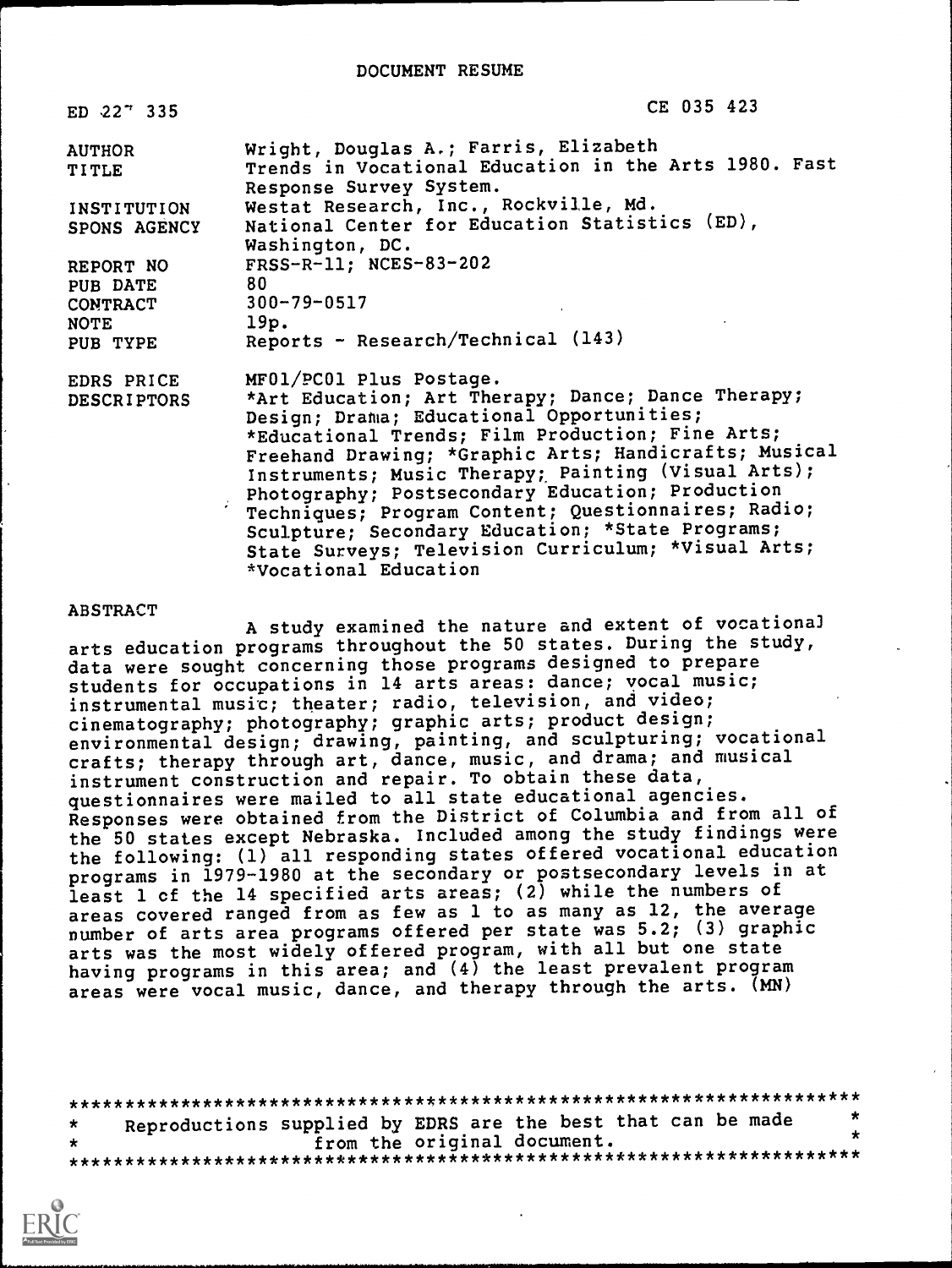ED227335



# Trends in Vocational **Education** in the Arts 1980

# FRSS Report No. 11

by Douglas A. Wright National Center for Education Statistics

Elizabeth Farris Westat, Inc.

 $\mathcal{L}$ 

U.S. DEPARTMENT OF EDUCATION NATIONAL INSTITUTE OF EDUCATION EDUCATIONAL RESOURCES INFORMATION CENTER (ERIC)

- This document has been reproduced as received from the person or organization ong.nahng rt Minor changes have been made to improv
- reproduction quality . Points of view or opinions stated in this docu
- ment do not necessarily represent official NIE position or policy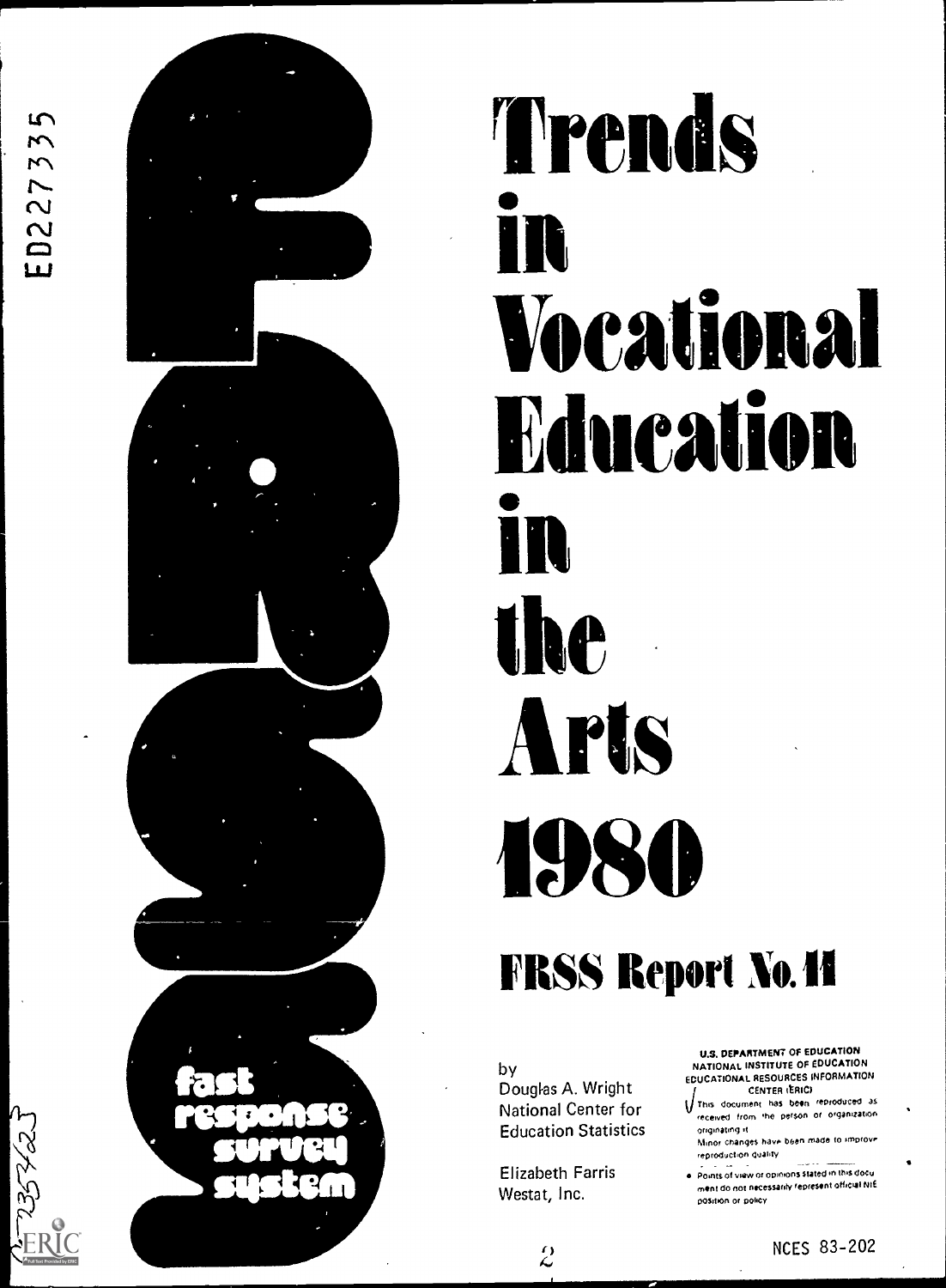U.S. Department of Education T. H. Bell **Secretary** 

Office of Educational Research and Improvemant Donald J. Senese Assistant Secretary

National Center for Education Statistics Marie D. Eldridge Administrator



Nat al Center for Education Statistics

"The purpose of the Center shall be to collect and disseminate statistics and other data related to education in the United States and in other nations. The Center shall . . . collect, collate, and, from time to time, report full and complete statistics on the conditions of education in the United States; conduct and publish reports on specialized analyses of the meaning and significance of such statistics; . . . and review and report on education activities in foreign countries."--Section 406(b) of the General Education Provisions Act, as amended (20 U.S.C. 1221e-1).

- Other reports of the Fast Response Survey System (FRSS):
- No. 1 -- Statewide Developments in Performance Based Education. 1976: a Survey of State Education Agencies
- No 2 -- Job Placement Services Provided by Local School Systems to High School Students, Graduates. and Dropouts. 1976
- No. 3 -- Part-Time Financial Aid Counselors in Institutions of Higher Education, 1977
- No. 4  $\sim$  Teacher and Administrator Shortages in Public School Systems. Fall 1977
- No. 5 -- Training Needs of Public School Administrators; A Survey of Local School Districts, Summer 1978
- No. 6 -- Arts Education: Policies and Programs. Winter 1978-79
- No. 7 -- School Districts Participating in Multiple Federal Programs, Winter 1978-79
- No. 8 -- School District Needs for Technical Assistance 1979
- No. 9-- ESEA Title I Schoolwide Projects: Eligibility and Participation, Winter 1979-80
- No. 10-- Access to Bachelor's Degrees Through Evening and Weekend Courses, 1980
- No. 12-- Student Use of Computers in Schools, Fall 1980

Prepared for the National Center for Education Statistics by Westat, Inc. under Contract Number 300-79-0517

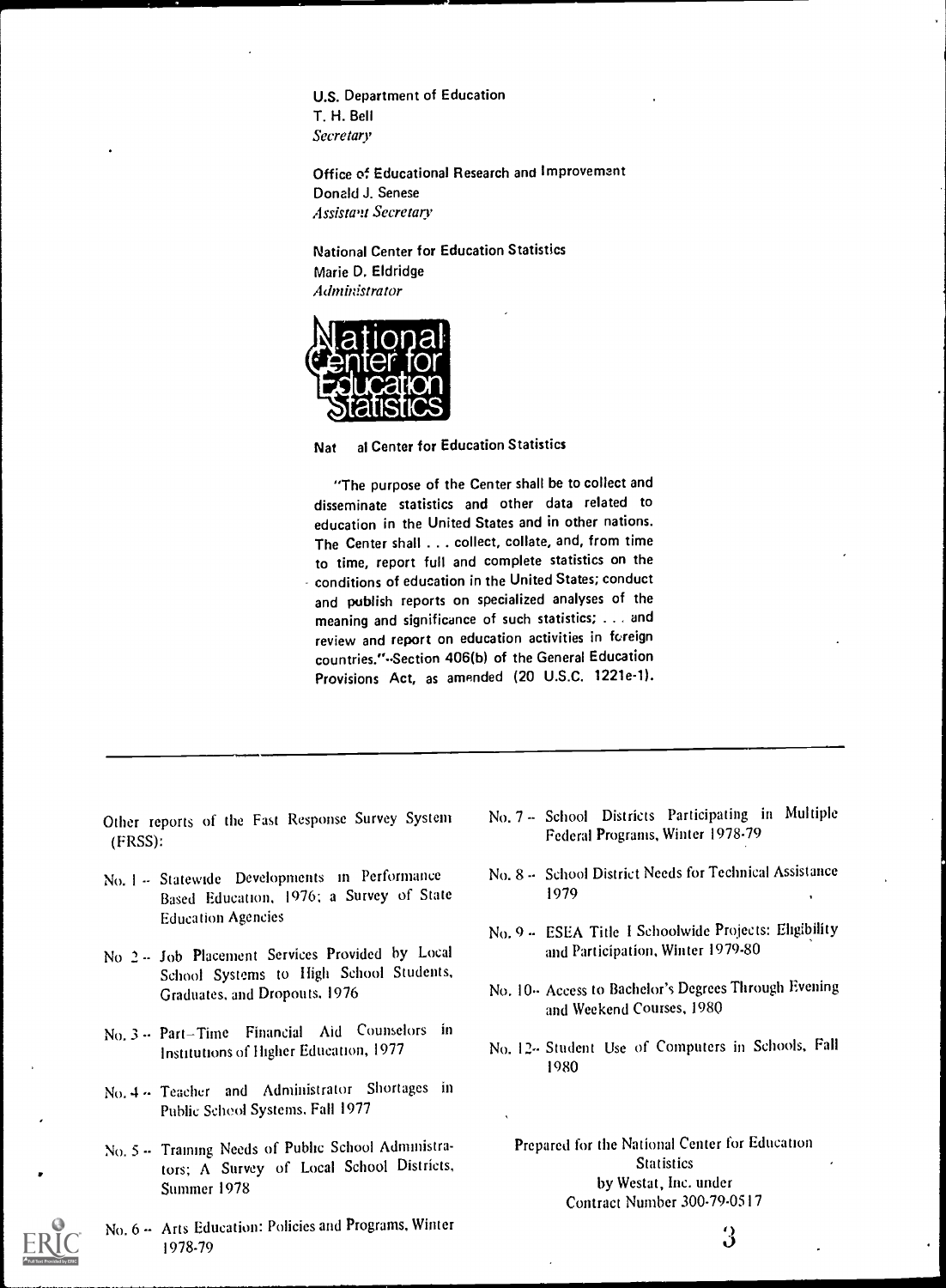# HIGHLIGHTS

 $\epsilon$ 

- All the States responding to the survey offered vocational education programs in 1979-80 in at least 1 of the 14 arts areas specified in the survey. The numbers of areas covered by the States ranged from as few as 1 to as many as 12, with an average of 5 per State.
- Graphic arts was available most widely, all but one State offered programs in this field in 1979-80. More than half the States provided vocational instruction in each of five other commercia: and applied arts fields. radio, TV, and  $vi\text{eeo}$  (39); environmental design (34), photography (32); product design (31), and vocational crafts (26). Only a few States offered programs in the remaining eight arts areas.
- . In each of the six major areas, approxi- mately equal numbers of States offered high school programs as offered postsecondary programs in the 1979-80 school year.
- . The six leading areas in the 1979-80 school year also were the most widely available prior to 1977-78. Further, the majority of new or additional programs offered in 1977-78 or later were concentrated in these same fields.
- Four of the six leading fields were mentioned most frequently as likely candidates for program expansion: environmental design; radio, TV, and video; graphic arts; and product design.
- About three-fourths of the programs offered in the 1979-80 school year received some Federal funds from the Vocational<br>Education Act (VEA, P.L. 94-482, as (VEA, P.L. 94-482, as amended in 1976).

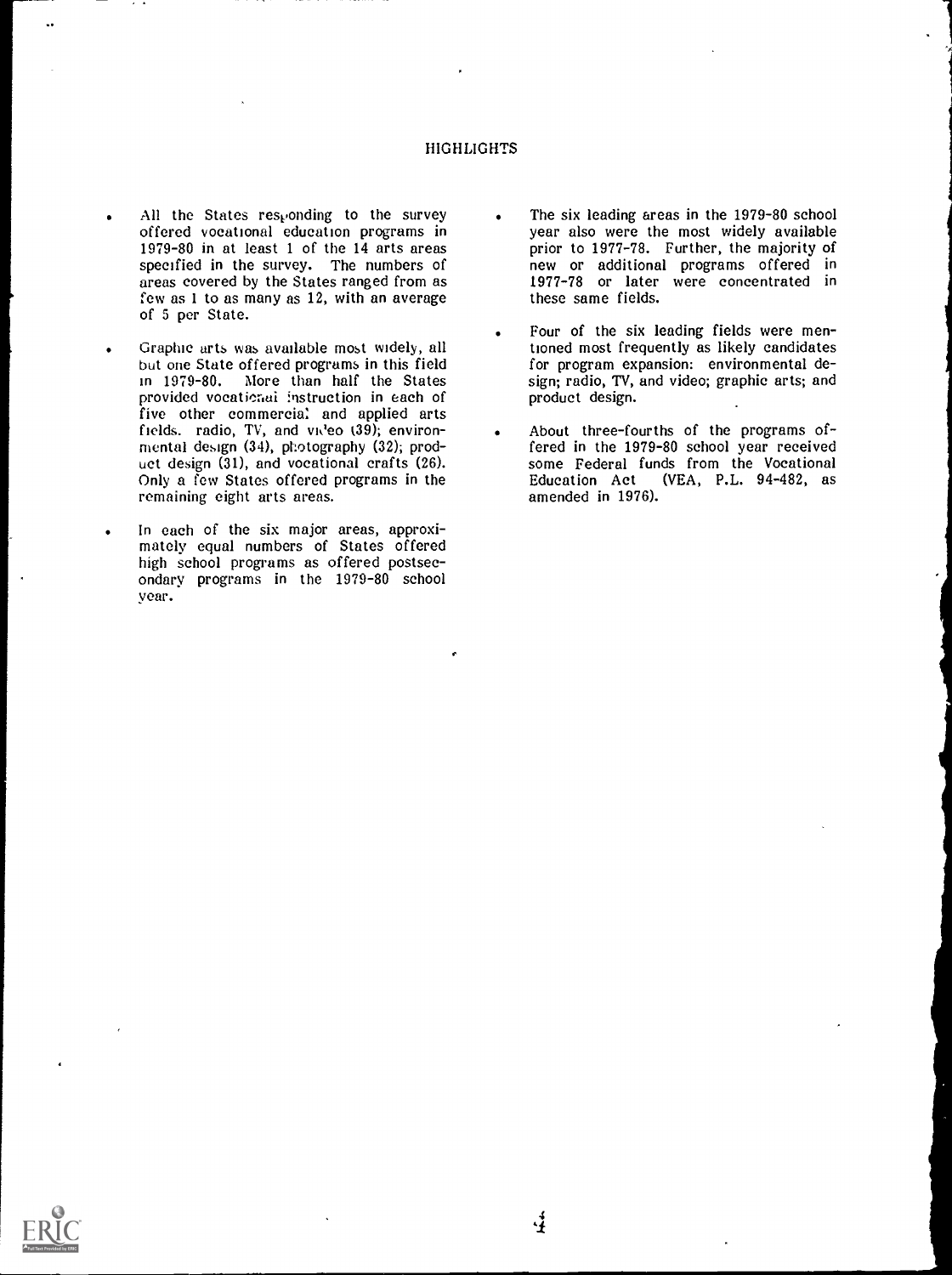# FOREWORD

This report presents findings of a survey of State education agencies concerning the nature and extent of vocational arts education programs. These programs initially became eligible for Federal support under the provisions of the 1976 Amendments to the Vocational Education Act (P.L. 94-482).

Based on a joint request by the Office of Vocational and Adult Education and the Education Department's Arts Coordinator, NCES conducted the study using its Fast Response Survey System (FRSS). The information was needed to provide a better understanding of existing instructional programs under the jurisdiction of State Boards of Vocational Education in the arts and related occupations.

FRSS was established to collect quickly key issue-oriented data needed by Department officials for planning, policy, or legislative purposes. This is the eleventh in the series of FRSS reports through which major findings of the fast response surveys are shared with the education community.

Marie D. Eldridge

Marie D. Eldridge Administrator

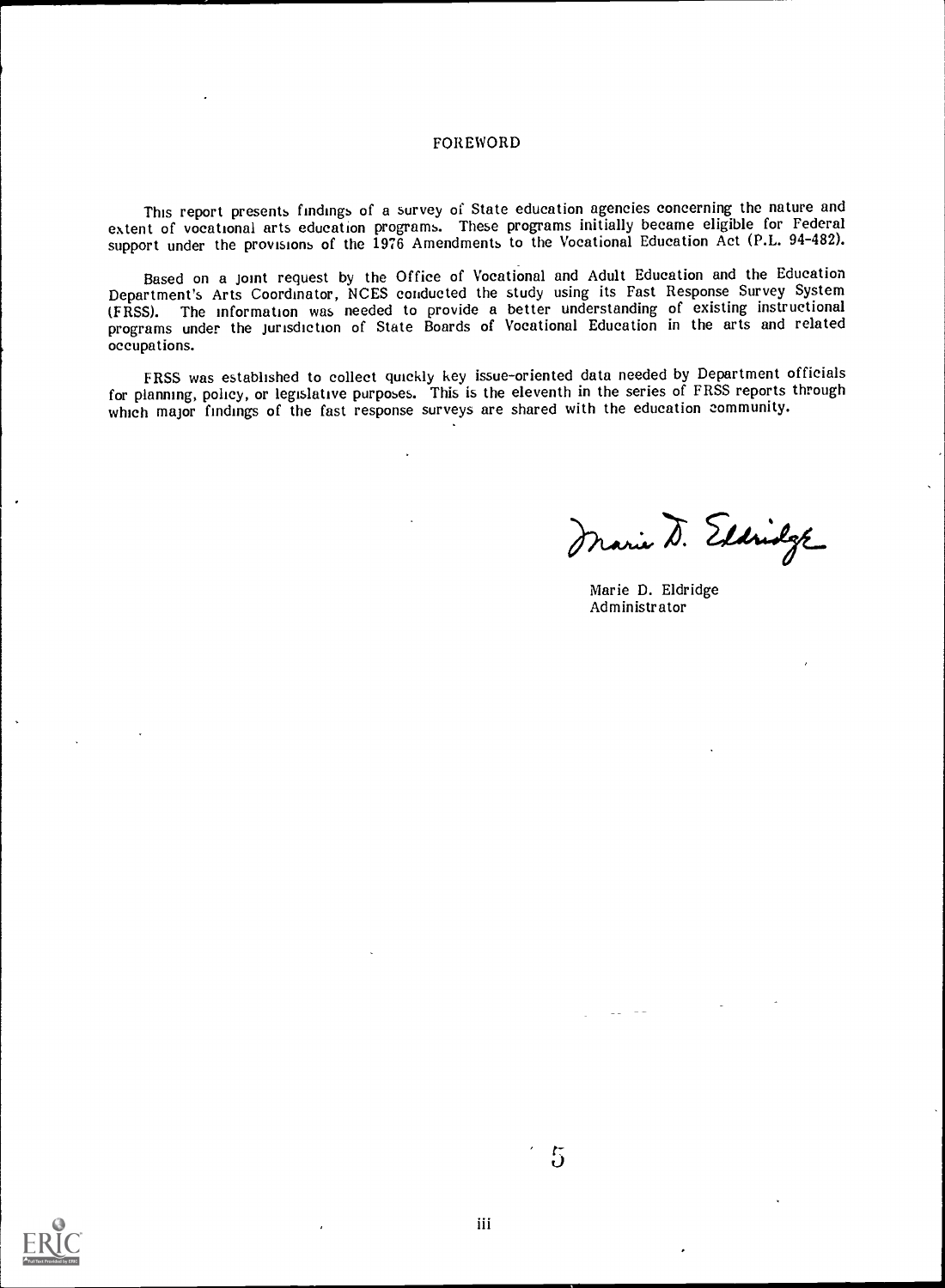# ACKNOWLEDGMENTS

Kent Bennion, Deputy Director of the Division of Vocational Education Services (formerly the Division of State Vocational Programs) and Lonna Jones, Arts Coordinator, Office of the Deputy L ndersecretary for Intergovernmental and Interagency Affairs, initiated the survey request and developed the conceptual framework for the questionnaire. Walter Brooking, Technical Education Program Specialist in the Division of Vocational Education Services, contributed his knowledge and experience to the categorization of the arts education areas.

The survey was coordinated with the Council of Chief State School Officers (CCSSO) through its Committee on Evaluation and Inforniation Systems (CEIS). Incorporated in the questionnaire were the helpful suggestions of the CEIS Fast Response Panel. Chaired by Bertha McCloskey, Missouri Department of Education, the Panel included Ed Allen, Florida Department of Education, George Rush, CEIS/CCSSO. liaison; and Charles Lloyd, Utah State Office of Education.

Among the NCES staff, former FRSS Project Officer Jeanette Goor was responsible for all FRSS activities from the initial survey request through the preliminary stages of this report. Jean Brandes served as advisor during the questionnaire development phase, Phillip Carr designed the cover and title pages; and Thomas Hill provided editorial services.

The cooperation of the Fast Response Survey System (FRSS) State Coordinators and of the respondents in the State organizations was invaluable in obtaining prompt and accurate responses to the questionnaires. The contributions of these individuals and organizations are greatly appreciated.

The survey was conducted by Westat, Inc., NCES' FRSS contractor. The company's survey team included John Barton, Debra Cesare, Joanne Schneider, and Patricia Congdon.

The authors express their appreciation of the valuable contributions of these and numerous other individuals who worked on the survey or offered advice.



 $\mathfrak{b}$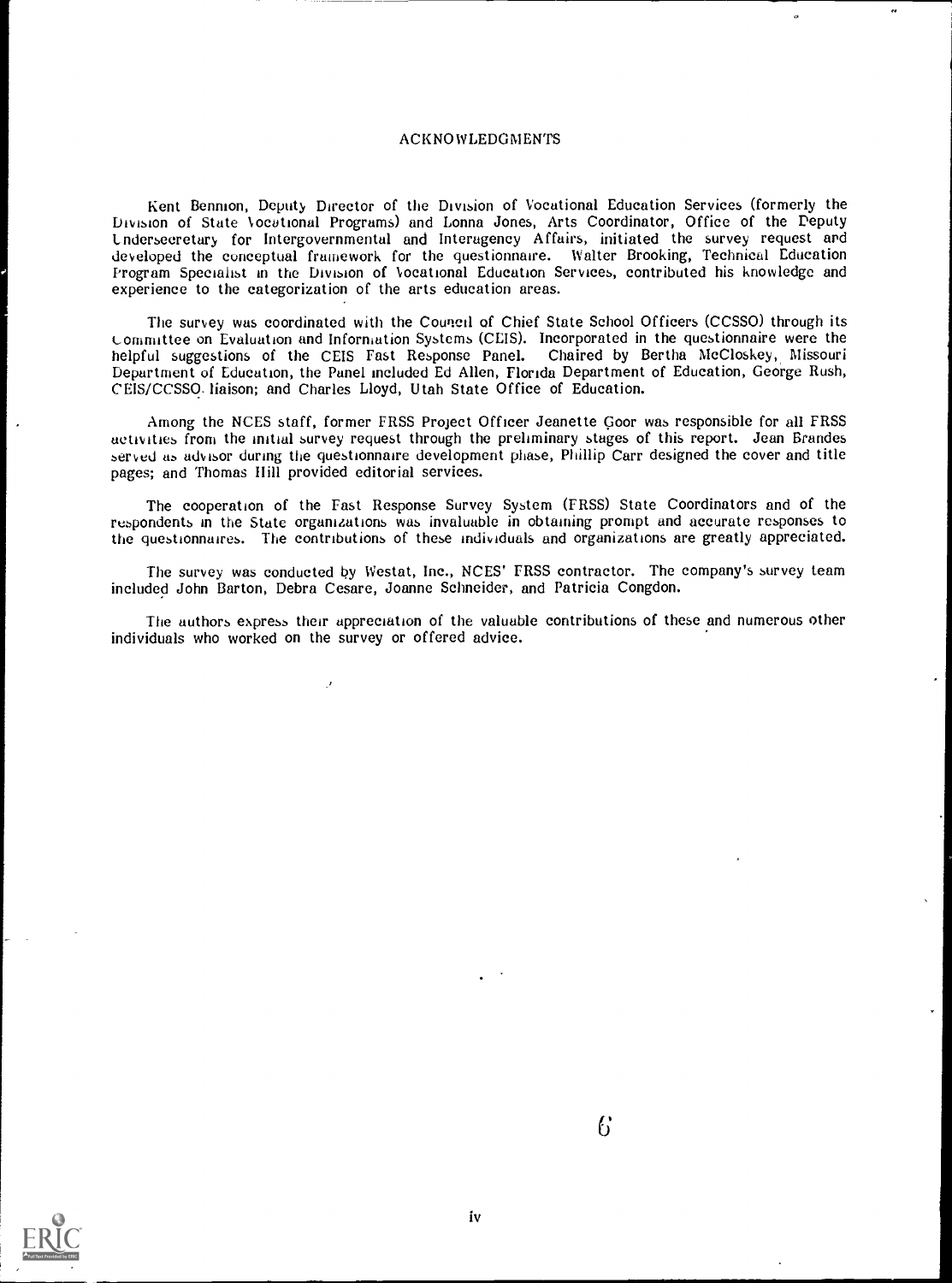# **CONTENTS**

 $\ddot{\phantom{a}}$ 

|    | Inside Front Cover                                                                                                                                                      |
|----|-------------------------------------------------------------------------------------------------------------------------------------------------------------------------|
|    | iii                                                                                                                                                                     |
|    | 1                                                                                                                                                                       |
|    | 2                                                                                                                                                                       |
|    | APPENDIXES: I. The Fast Response Survey System<br>11                                                                                                                    |
|    | Methodology for the SEA Survey on Preparation<br>for Arts and Related Careers Under Vocational<br>11<br>Education $\cdots$ $\cdots$ $\cdots$ $\cdots$ $\cdots$ $\cdots$ |
| н. | Reproduction of Survey Questionnaire Inside Back Cover                                                                                                                  |

# TEXT TABLES

| 1. - Availability of vocational education programs in the six<br>major arts areas during the 1979-80 school year, by<br>instructional level and State characteristics: United<br>States, summer 1980                                           | 5  |
|------------------------------------------------------------------------------------------------------------------------------------------------------------------------------------------------------------------------------------------------|----|
| 2a.--Vocational education programs offered prior to 1977-78<br>and new or additional programs offered in 1977-78 or later<br>in the six major arts areas: United States, summer $1980$                                                         | 7  |
| 2b.-Average numbers of the six major arts areas in which<br>vocational education programs were offered prior to 1977-78<br>and new or additional programs were offered in 1977-78 or<br>later, by State characteristics: United States, summer |    |
| 3. - Number of States receiving VEA, P.L. 94-482 funds in<br>1979-80 for vocational education programs in six major<br>arts areas, by selected State characteristics: United<br>States, summer 1980                                            | 8  |
| 4.-- Priorities for initiation or expansion of vocational<br>education programs in six major arts areas, by selected<br>State characteristics: United States, summer 1980                                                                      | 9  |
| 5.-- Vocational education programs in other arts areas: United                                                                                                                                                                                 | 10 |

# FIGURE

| Availability of vocational education programs in the arts |  |
|-----------------------------------------------------------|--|
| at the high school or postsecondary level in 1979-80:     |  |
| United States, summer $1980$ .                            |  |



 $\bar{\mathbf{x}}$ 

 $\ddot{\phantom{0}}$ 

 $\overline{a}$ 

 $\hat{\mathbf{u}}$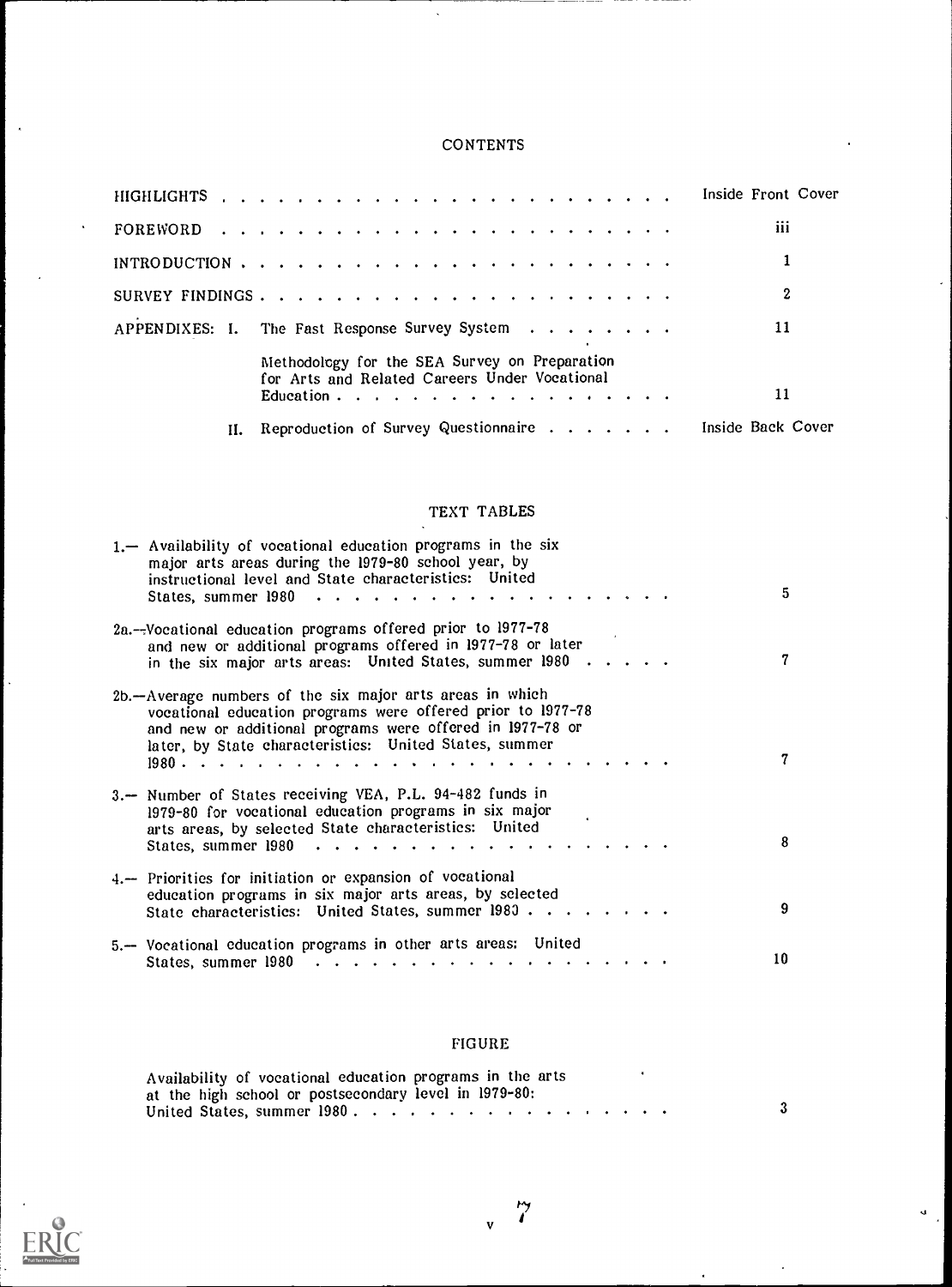long-standing interest in improving vocational education opportunities. Legislation enacted as long ago as 1917 (the Smith-Hughes Act) pro- vided for grants to States for initiating and expanding certam types of vocational education. agriculture, trades and industry, and homemaking.

Through the years, Congress consistently<br>legislated training for employment. The has legislated training for employment. ocational Education Amendments of 1968 (VEA, P.L. 90-576) led to the expansion of vocational education services to the disadvantaged. Occupational training was extended again in the ocational Education Amendments of 1976 (VEA, P.L. 94-482).

One of the provisions contained in the 1976 amendments broadened the definition of eligibility for Federal funding. Training for occupations that traditionally have been considered professional but that require less than a bachelor's degree (and hence, were not eligible previously for Federal funds) now could qualify<br>for VEA support. Covered under the new Covered under the new eligibility definit ons were training programs for the arts and related careers.

As the Department of Education prepared to take over the management of the expanded vocational education responsibilities, it became apparent that little was known about vocational arts education. While vocational education had been the subject of numerous national data collection activities, arts education had not been studied so widely.

To help fill this information gap, the National Center for Education Statistics (NCES) conducted a survey of State education offices in 1980. The survey was requested jointly by two<br>Department of Education components. the Department of Education components. the survey responent of Education and Adult Education Methodology. of Vocational and Adult Education (01,AE), charged with administering Federal vocational education programs; and the Arts Coordinator, responsible for coordinating Federal arts education programs.

The Federal Government has maintained a the survey was intended to provide a standing of the nature and extent of The survey was intended to provide a vocational arts education programs. Data were sought about those programs designed to prepare students for occupations in  $14$  arts areas: dance, vocal music, instrumental music, theater;<br>radio, TV, and video; cinematography; photography; graphic arts; product design; environ-<br>mental design; drawing, painting, and sculpture; vocational crafts; therapy through art, dance, music, and drama; and music instrument construction and repair. Arts-related occupations were defined to include studio, performance, design, production, stagecraft, and support activities. Only programs under the jurisdiction of the State vocational education agencies were reported in this survey.

> The following information was requested on the 14 arts areas:

- Whether any programs were offered in these areas in 1979-80 at the high school level, the postsecondary (less than bachelor's) level, or both levels.
- Whether any programs were offered in these areas prior to 1977-78.
- Whether new or additional programs were offered in 1977-78 or later.
- Whether the programs received any VEA (P.L. 94-482) funds in 1979-80.

In addition, respondents were asked to list areas in which their State vocational education agencies would be most likely to establish or expand programs.

Questionnaires were mailed to all State education agencies (SEA's). survey response is provided in appendix I: Appendix I also describes the Fast Response Survey System, appendix II presents the survey questionnaire.

 $\overline{C}$ 

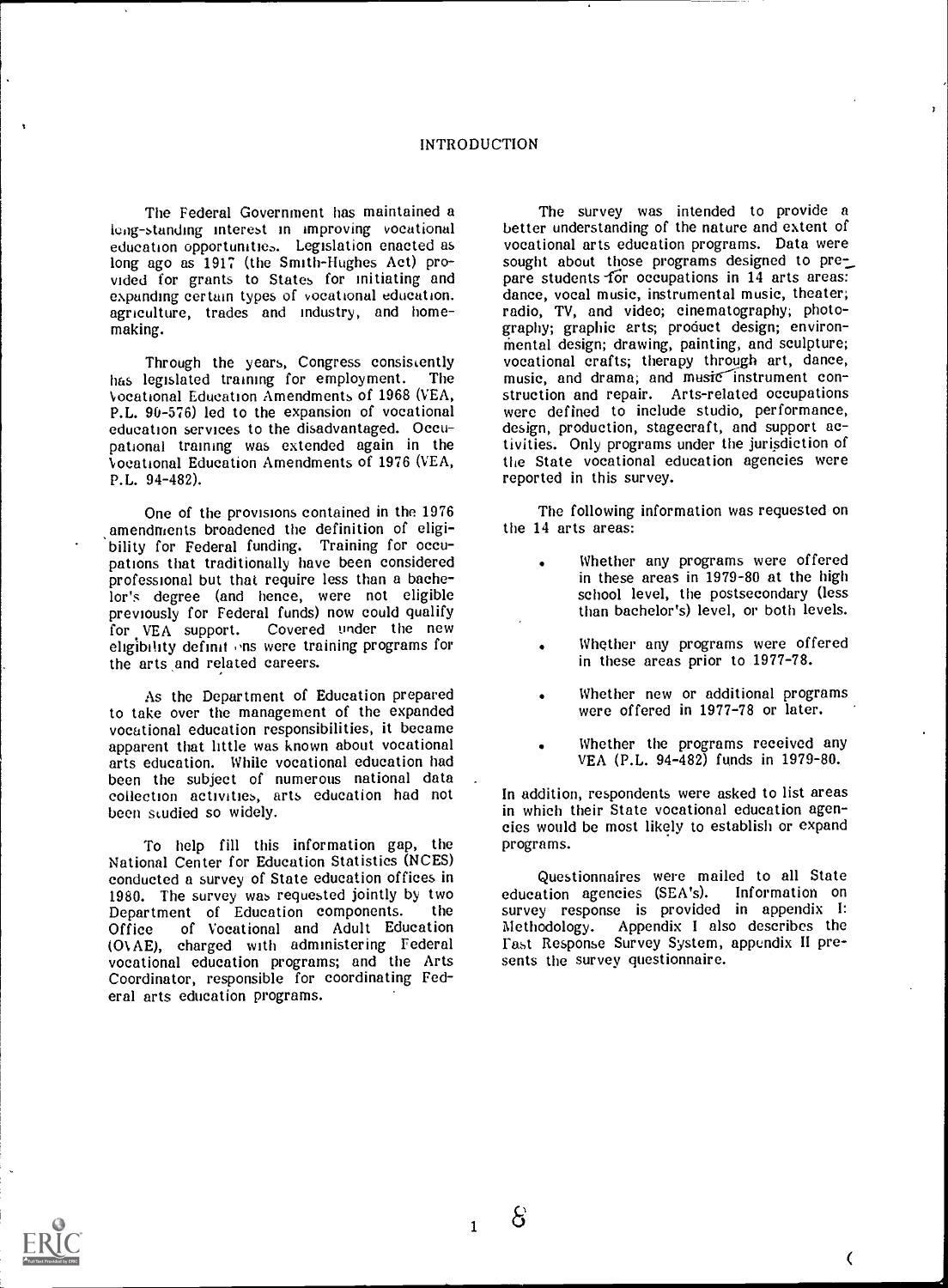# SURVEY FINDINGS

# Programs Available in the 1979-80 School Year

All 50 responding States 1/ offered vocational education programs in 1979-80 at the high vocational instruction in the eight other arts school or postsecondary level in at least 1 of areas included in the survey. The numbers of school or postsecondary level in at least  $1$  of the 14 specified arts areas. The numbers of areas covered ranged from as few as 1 to as many as 12, with an average of 5.2 per State.

Graphic arts was the most prevalent of the 14 arts areas (see figure). All but one State reported having programs in the graphic arts. Programs in five other commercial and applied arts fields also were available widely. More instruction in each of these areas: radio, TV, and video (39 States); environmental design (34 States); photography (32 States); product design (31 States); and vocational crafts (26 States).

Relatively few States, however, offered vocational instruction in the eight other arts States providing programs in these fields ranged from 11 for music mstrument construction and repair to 3 for vocal music.

This report focuses on the six major com- mercial and applied arts areas offered in the largest number of States. Information on the other arts areas is summarised at the end of the report.

 $\sim$ 

<sup>1/</sup> \_ In this report the District of Columbia is considered a State. Nebraska did not participate in the 'survey. Includes California, which provided data for 1978-79 because 1979-80 data were not available.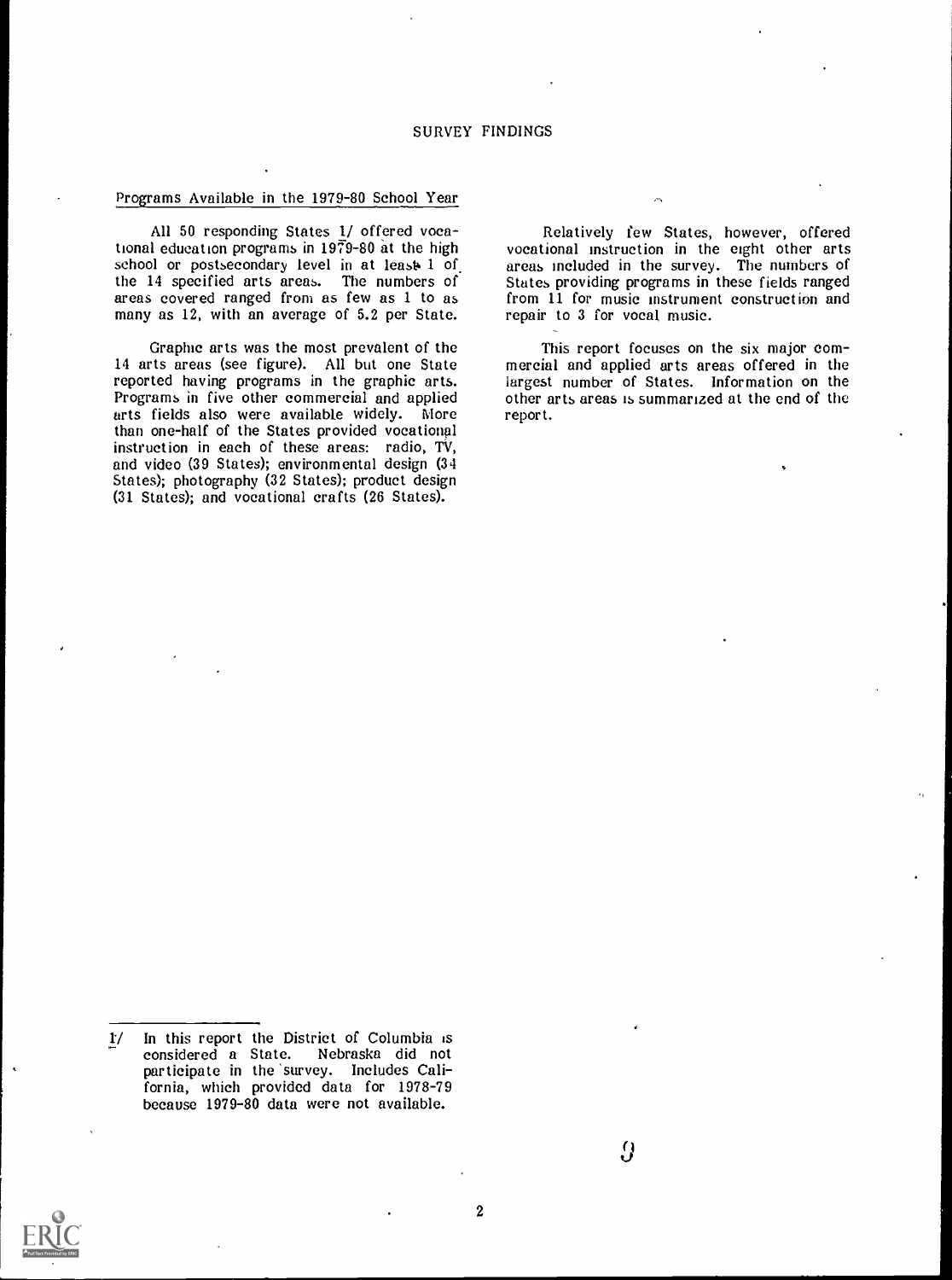Figure--Availability of vocational education programs in the arts at the high school or postsecondary level in 1979-80: United States, summer 19804



ాం

1/ Nebraska did not participate in the survey. California provided 1978-79 data because the 1979-80 data were not available.

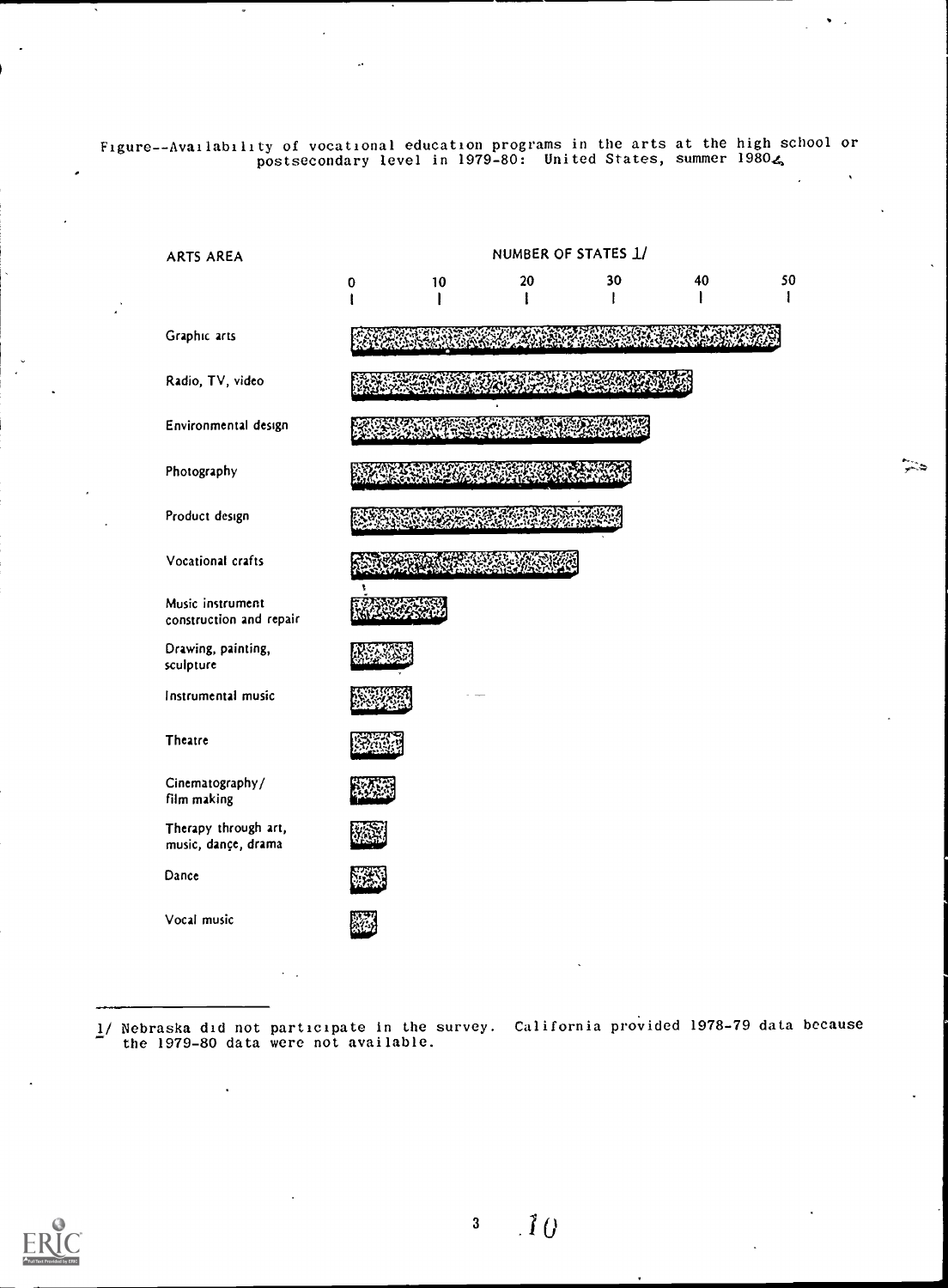# Major Arts Areas, by Instructional Level and State Characteristics

States can provide vocational instruction in the arts at the high school level, the postsecondary level, or both levels. Overall, about equal numbers of States offered high school programs as offered postsecondary (less than bachelor's) programs in each of the six major areas in 1979-80 (table 1). For example, 43 States provided graphic arts programs at the high school level, while 42 States provided such programs at the postsecondary level.

IIowever, the proportion of States programs in a given area varied across the six and small States, respectively. Medium-sized major fields. Of the 49 States providing States (100,000 to 249,999 high school students) Of the 49 States providing vocational instruction in the graphic arts, almost three-fourths ( $J6$  States) did so at both the high school and postsecondary levels. About high school and postsecondary levels. one-half of the States with programs in environmental design and photography provided in-<br>struction at both levels. In the other three ranging from an average of 3.0 arts areas in<br>areas (radio, TV, and video, product design, and States in the Great Lakes and Plains areas (radio, TV, and video, product design, and vocational crafts), approximately two-fifths of the States offered vocational programs at both level, however, States in the Great Lakes and<br>the high school and postsecondary levels. Plains region offered considerably more prothe high school and postsecondary levels.

Program qvailability varied according to the high school population of the State  $1/$  and region. In general, vocational education in the arts was likely to be more frequently available in large States (250,000 or more high school students) than in small States (fewer than 100,000 students). On the average, large States provided high school programs in 3.9 areas, whereas small States offered programs in 2.6 areas. At the postsecondary level, the difference in availability was even greater;, the corresponding averages for postsecondary instruction were 4.2 and 1.6 arts areas for large and small States, respectively. Medium-sized had high school programs in an average of  $3.2$ areas and postsecondary programs in 3,7 areas.

Regional variations in the availability of ranging from an average of 3.0 arts areas in 3.5 in Southeast States. At the postsecondary level, however, States in the Great Lakes and grams than did States in the North Atlantic (averages of 4.1 and 2.0 arts areas per State, respectively).

1/ Based on fall 1979 high school population<br>" data, from <u>Statistics</u> of Public Elementary and Secondary School Systems: Schools-, Pupils, and Staff, Fall 1980, U.S. Depart- ment of Education, National Center for Educatibn Statistics, 1982. High school enrollment figures are used for all analyses since composite figures of high school and postsecondary enrollment were not available, and it was assumed that postsec-<br>ondary – enrollment reflects high school enrollment reflects high school enrollment.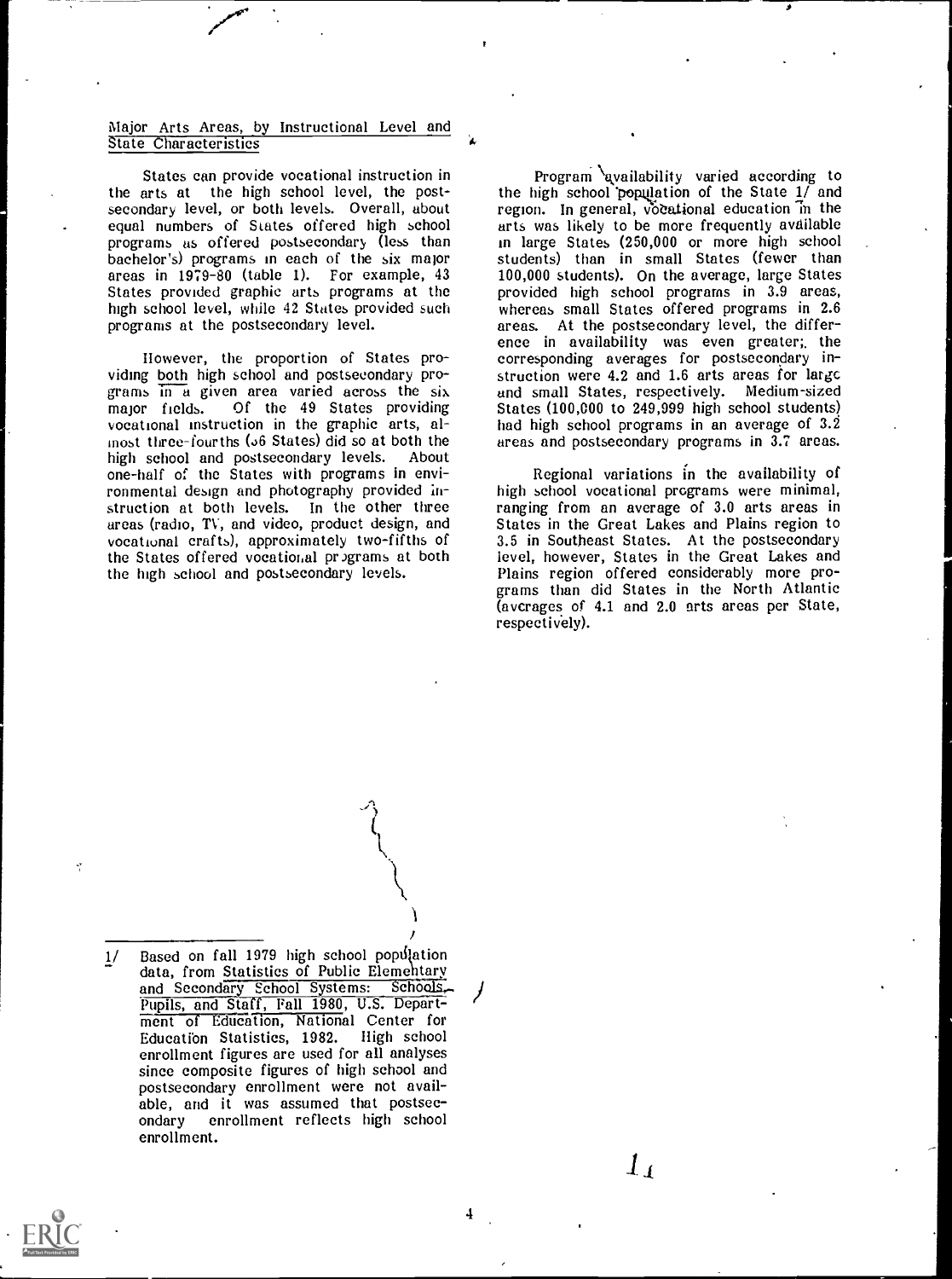### Table 1.--Avai1abi1ity of vocational education programs in the six major arts areas Auring the 1979-80 school year, by instructional level and State characteristics: United States, summer 1980

| Instructional<br>level and State<br>characteristics                          | A11<br>States  | Graphic<br>arts | Radio,<br>TV,<br>video | Environ-<br>mental<br>design | Photo-<br>graphy             | $\int_{\mathbf{R}} \mathbf{P} \cdot \mathbf{P} \cdot \mathbf{P}$<br>uct<br>design | $Voca-$<br>tional<br>crafts           | Average<br>number of<br>areas<br>per State |
|------------------------------------------------------------------------------|----------------|-----------------|------------------------|------------------------------|------------------------------|-----------------------------------------------------------------------------------|---------------------------------------|--------------------------------------------|
| Total bigh school<br>or postsecondary $1/\ldots$ .                           | 50             | 49              | 39                     | 34                           | 32                           | 31                                                                                | 26                                    | 4.2                                        |
| Both high school.<br>and postsecondary                                       | 50             | 36              | 17                     | $\mathbf{1}$                 | 18                           | 12                                                                                | 10 <sup>°</sup><br>$\bullet$          | 2.2                                        |
| High school only<br>Postsecondary only                                       | 50<br>50       | 7<br>6          | 10 <sup>°</sup><br>12  | 5<br>12                      | 7<br>$\overline{\mathbf{r}}$ | 10<br>$\frac{9}{2}$                                                               | 10<br>6                               | 1.0<br>1.0                                 |
| High school level<br>$(total)$ $2/$                                          | 48             | 43              | 27                     | 22                           | 25                           | 22                                                                                | 20                                    | 3.3                                        |
| Fnrollment size $3/$ :                                                       |                |                 |                        |                              |                              |                                                                                   |                                       |                                            |
| $Small$<br>$Medium \ldots \ldots \ldots \ldots$<br>$Large \dots \dots \dots$ | 16<br>13<br>19 | Ι5<br>11<br>17  | 7<br>8<br>12           | 5<br>6<br>11                 | 5<br>6<br>14<br>$\lambda$    | 3<br>٠6<br>13                                                                     | 7<br>$\sqrt{5}$<br>8                  | 2.6<br>3.2<br>3.9                          |
| Region:                                                                      |                |                 |                        |                              |                              |                                                                                   |                                       |                                            |
| North Atlantic<br>Great Lakes and                                            | 12             | 12              | 5                      | 6                            |                              | $8^\circ$                                                                         | 4                                     | 3.3                                        |
| Plains                                                                       | 11             | 10 <sup>°</sup> | $\pmb{7}$              | 5                            | 5<br>$\overline{7}$          | . 4<br>6                                                                          | $\begin{array}{c} 2 \\ 6 \end{array}$ | 3.0<br>3 <sub>5</sub>                      |
| Southeast<br>West and Southwest                                              | 12<br>13       | 9<br>12         | 7<br>8                 | 7<br>4                       | 8                            | $\mathbf{A}$                                                                      | 8                                     | 3.4                                        |
| Postsecondary level<br>$(total)$                                             | 50             | 42              | 29                     | 29                           | $25 -$                       | 21                                                                                | 16                                    | 3.2                                        |
| Enrollmen: $size 3/$ :                                                       |                |                 |                        |                              |                              |                                                                                   |                                       |                                            |
| $Small$                                                                      | 16             | 9               | 5                      | $\mathbf 5$                  | $\mathbf{L}_{3}$             | ∕<br>$\mathbf{I}$                                                                 | 3                                     | 1.6                                        |
| Medium                                                                       | 14             | 13              | 10 <sup>°</sup>        | $\Gamma$                     | -5                           | $\mathbf{7}$                                                                      | 6                                     | 3.7                                        |
| Large                                                                        | 20             | 20              | 14                     | 13                           | 17                           | $\cdot$ 13                                                                        | $\mathbf{7}$                          | 4.2                                        |
| Region:                                                                      |                |                 |                        |                              |                              |                                                                                   | ৴                                     |                                            |
| North Attantic<br>Great Lakes and                                            | 12             | 7               | 5                      | 3                            | 4                            | $\begin{pmatrix} 3 \end{pmatrix}$                                                 | $\boldsymbol{2}$                      | 2.0                                        |
| Plains                                                                       | 11             | 11              | 8                      | 9                            | 7                            |                                                                                   | $\boldsymbol{2}$                      | 4.1                                        |
| Southeast                                                                    | 12             | 11              | 6                      | $\pmb{9}$                    | $\overline{7}$               | $\cdot \frac{8}{5}$                                                               | $\mathbf 6$                           | 3.7                                        |
| West and Southwest                                                           | 15             | 73              | 10                     | 8                            | $\overline{\mathbf{r}}$      | 5                                                                                 | 6                                     | 3.3                                        |

(Table entries are numbers of States with programs.)

11 Nebraska did not participate in the survey and was not included in the total of States. Califort. a provided 1978-79 dat, because the 1979-80 data were not available. 2/ Oregon and Washington did not supply high school information; these States are excluded

from the high school level, but are included in the posiscrondary level. The  $\sim$ 

3/ Enrollment size of Statos is based on fall 1979 high school population data, from Statistics of Public Elementary and Secondary school -ystems: Schools, Pupils, and Staff,  $\frac{1}{1}$ 1980, U.S. Department of Education, National Center for Education Stistics, 1982. Small = Fewer than 100,000<br>Medium = 100,000-249,999 Large =  $250.000$  or more.

 $L2$ 

 $\mathbf{C}$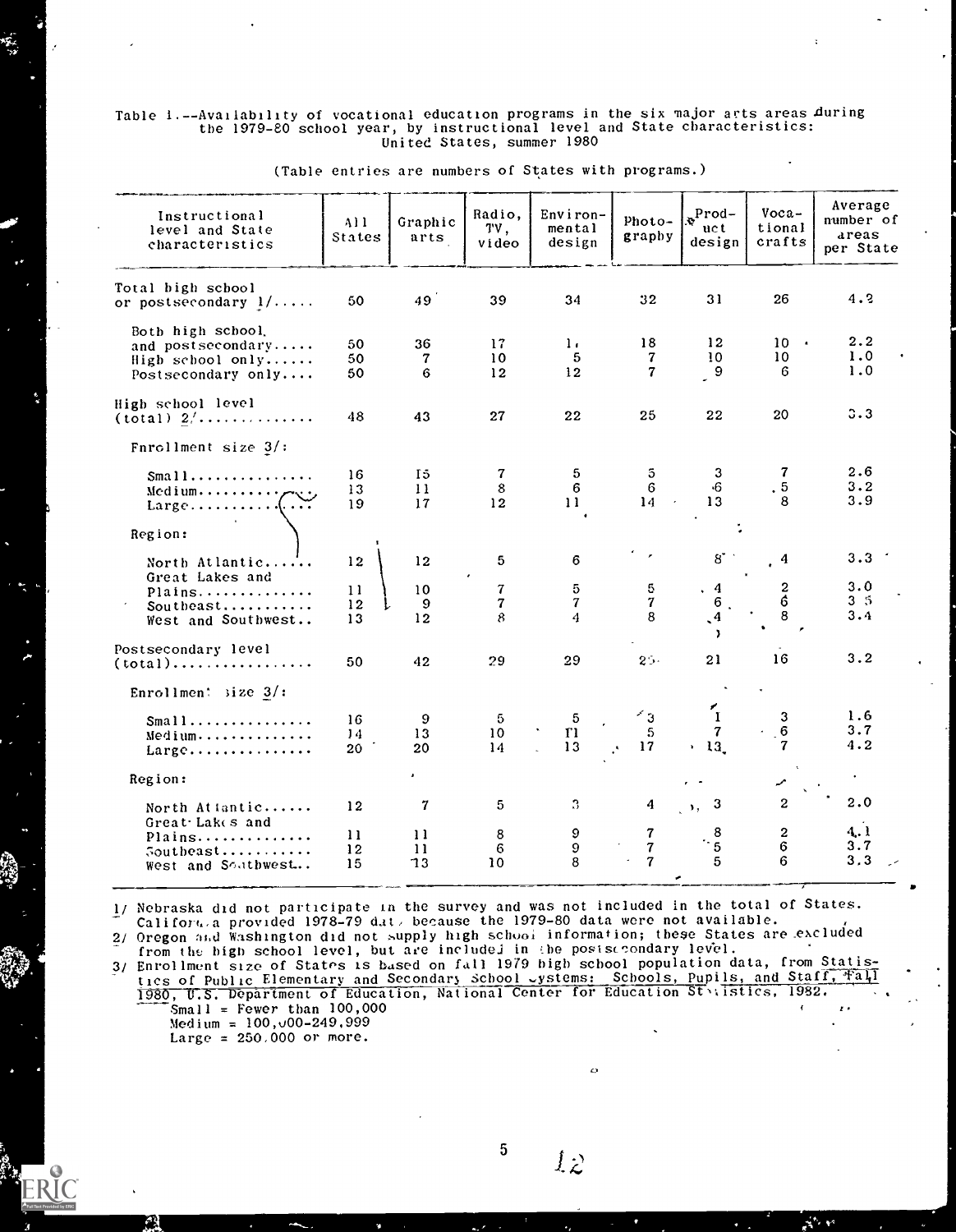# Programs Prior to 1977-78 and Additional or New Programs in 1977-78 or Later

States indicated whether they had programs in each field before 1977-78 and whether new or additional programs had been added in 1977-78 or later. Additional programs included new courses added to an existing program, the expansion of a program to another instructional level, and the expansion of a program to other schools within an instructional level.

Almost all of the States with vocational programs in the six major fields in 1979-80 had established their programs before 1977-78 (table 2a). The availability of vocational programs in these areas before  $1977 - 78$ , therefore, was similar to their availability in 1979-80.

A smaller but still substantial number of States offered new or additional programs in<br>each of the areas in 1977-78 or later. The The regional distribution showed less varieach of the areas in 1977-78 or later. The pattern of new and additional program offerings generally paralleled that of offerings prior to 1977-78, with graphic arts most frequently available and vocational crafts least frequently available. Most of the programs initiated in 1977-78 or later were additions to already

established programs. All States with programs in the graphic arts in 1979-80 had established the programs before 1977-78, in the other areas, between one and three States had initiated new programs.

The large States were more likely to have had vocational programs in the major areas prior to 1977-78 and to have added programs in 1977-78 or later, compared with small States (table 2b). Before 1977-78, small States offered programs in an average of 2.8 areas, compared with 4.3 areas in medium-sized States and 4.8 areas in large States. Corresponding averages (in ascending order of State size) for programs established in 1977-78 Gr later were 1.8, 2.4, and 4.2.

ability, ranging from an average of 3.7 (West and Southwest) to 4.4 (Southeast) areas for programs offered prior to 1977-78, and from an average of 2.5 (West and Southwest) to 3.2<br>(Southeast) areas for programs offered in (Southeast) areas for programs offered 1977-78 or later.



 $1.9$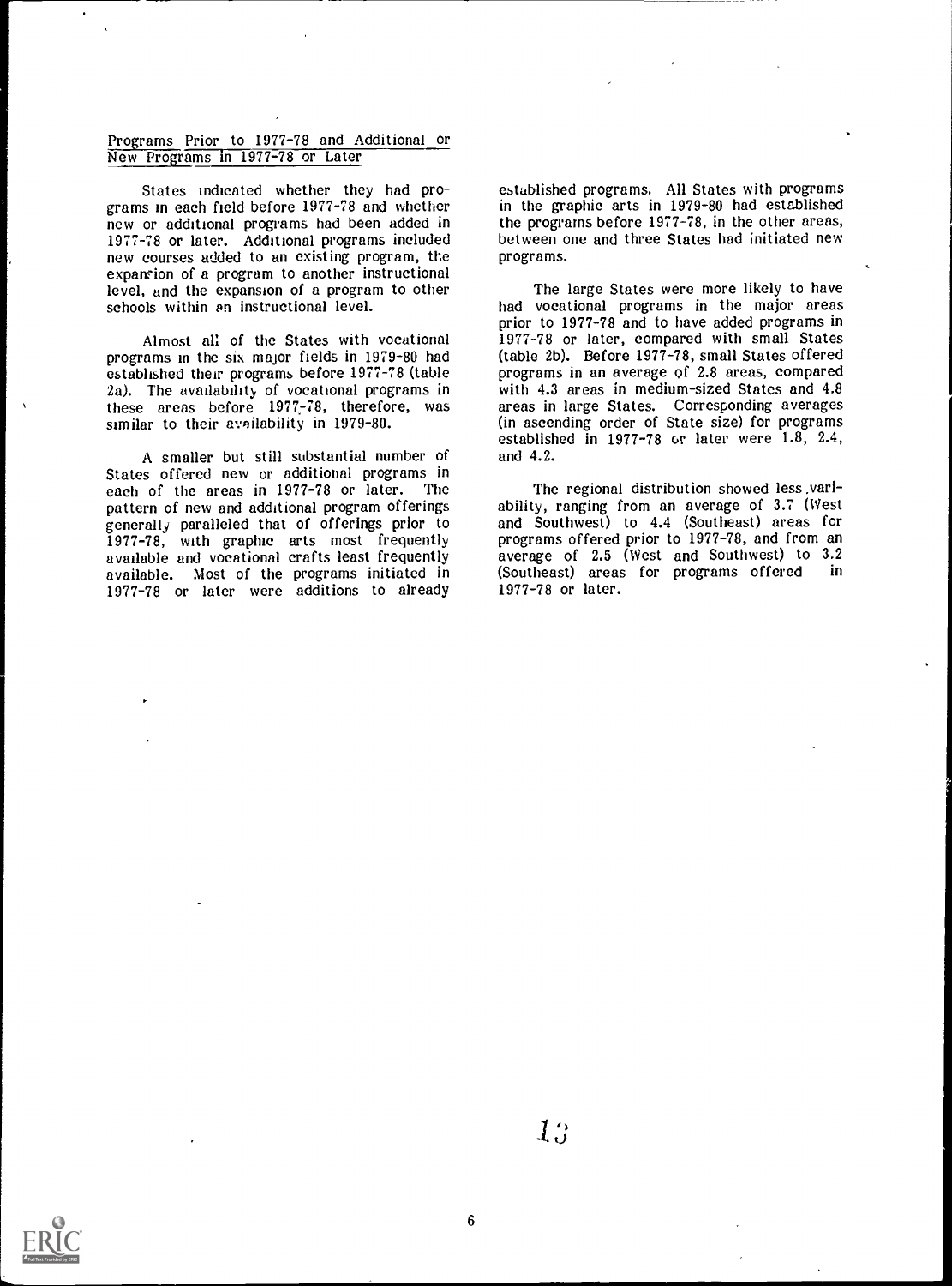Table 2a.--Votational education programs offered prior to 1977-78 and new or additional programs offered in 1977-78 or later in the six major arts areas: United States, summer 1980

|                      | Number of States offering                                                          |                                 |                                                           |                                                                                                   |  |  |  |  |
|----------------------|------------------------------------------------------------------------------------|---------------------------------|-----------------------------------------------------------|---------------------------------------------------------------------------------------------------|--|--|--|--|
| Arts area            | Programs at<br>either the high<br>school or post-<br>secondary level<br>in 1979-80 | Programs<br>prior to<br>1977-78 | New or audi-<br>tional programs<br>in 1977-78 or<br>later | New programs in<br>1977-78 or later<br>in arts areas<br>having no<br>programs prior<br>to 1977-78 |  |  |  |  |
|                      | $\overline{2}$                                                                     | 3                               | 4                                                         | 5.                                                                                                |  |  |  |  |
| Graphic arts         | 49                                                                                 | 49                              | 37                                                        | $\mathbf{0}$                                                                                      |  |  |  |  |
| Radio, TV, video     | 39                                                                                 | 37                              | 20                                                        | 3                                                                                                 |  |  |  |  |
| Environmental design | 34                                                                                 | 31                              | 25                                                        |                                                                                                   |  |  |  |  |
| $Pi$ ot og raphy     | 32                                                                                 | 30                              | 25                                                        | $\mathbf{2}$                                                                                      |  |  |  |  |
| Product design       | 31                                                                                 | 28                              | 22                                                        | 2                                                                                                 |  |  |  |  |
| Vocational crafts    | 26                                                                                 | 25                              | 16                                                        |                                                                                                   |  |  |  |  |
|                      |                                                                                    |                                 |                                                           |                                                                                                   |  |  |  |  |

Note.--Nebraska did not participate in the survey; Oregon and Washington did not supply high school level information; and California provided 1978-79 data because the 1979-80 data were not available. Number of States offering new programs only (column 5) and number of States offering programs prior to 1977-78 (column 3) may not add to number of States offering programs at either the high school or postsecondary level (column 2) because of "don't know" responses.

Table 2b.--Average numbers of the six majOr arts areas in which vocational education programs were offered prior to 1977-78 and new or additional programs were oifered in 1977-78 or later, by State characteristics: United States, summer 1980

|                                                                             | Average number of areas per State    |                                                              |   |  |  |  |
|-----------------------------------------------------------------------------|--------------------------------------|--------------------------------------------------------------|---|--|--|--|
| State<br>characteristics                                                    | Programs offered<br>prior to 1977-78 | New or additional<br>programs offered in<br>1977-78 or later |   |  |  |  |
| Total                                                                       | 4.0                                  | 2.9                                                          |   |  |  |  |
| Enrollment size $1/$ :                                                      |                                      |                                                              |   |  |  |  |
| $Small$<br>Medium<br>$Large \ldots \ldots \ldots \ldots \ldots$             | 2.8<br>4.3<br>4.8                    | 1.8<br>2.4<br>4.2                                            | , |  |  |  |
| Region:                                                                     |                                      |                                                              |   |  |  |  |
| North Atlantic<br>Great Lakes and Plains<br>Southeast<br>West and Southwest | $3.8$<br>$4.3$<br>4.4<br>3.7         | $^{\circ}$ 2.9<br>3.0<br>3.2<br>2.5                          |   |  |  |  |

1/ Enrollment size of States is based on fall 1979 high school population data, from<br>
Statistics of Public Elementary and Secondary School Systems: Schools, Pupils, Statistics of Public Elementary and Secondary School Systems: Schools, Pupils, and Staff, Fall 1980, U.S. Department of Education, National Center for Education Statistics, 1982.

Small = Fewer than 100,000  $Medium = 100,000-249,999$ Large =  $250,000$  or more.



7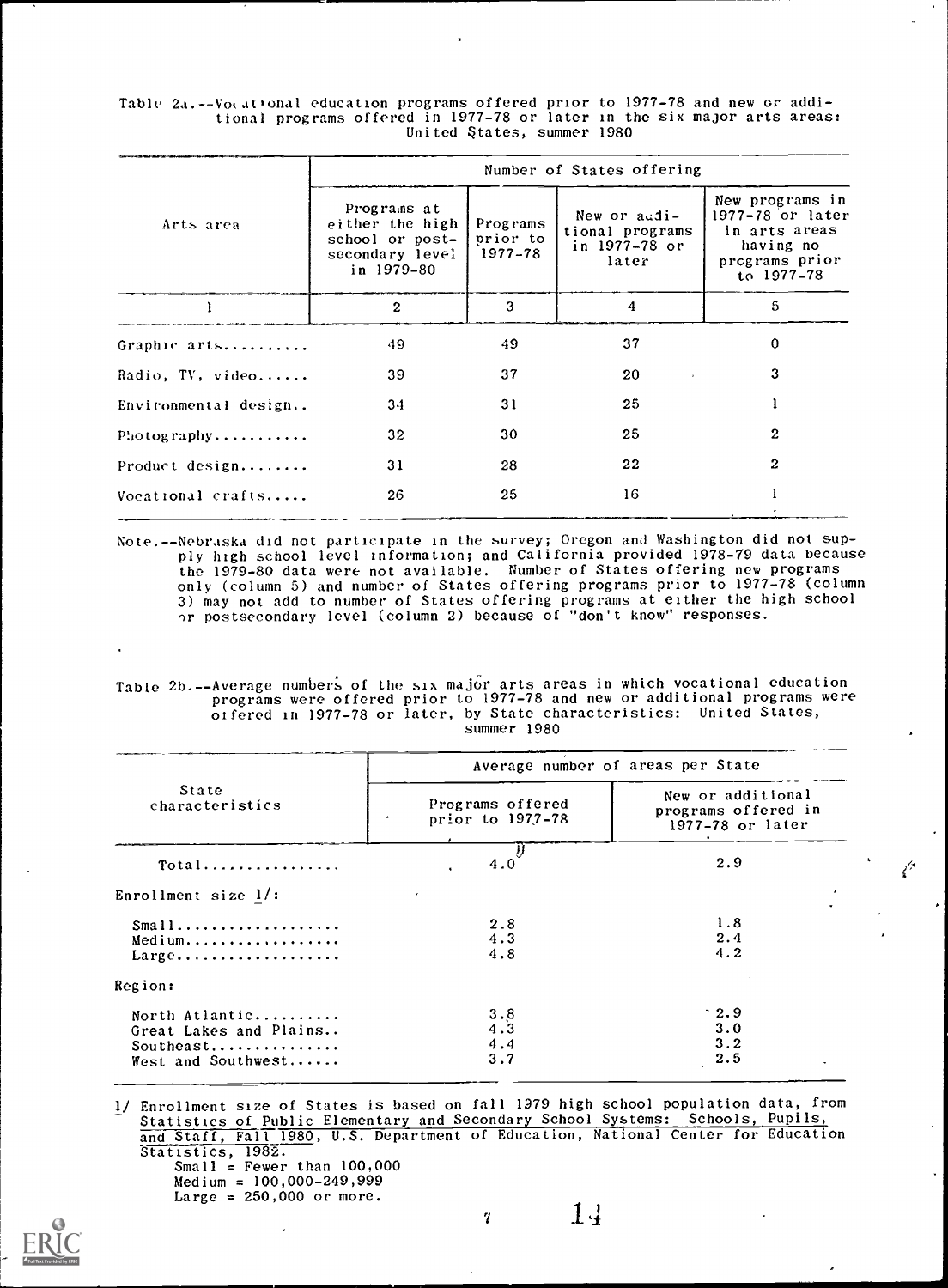# Federal Funding of Vocational Programs in the Major Arts Areas

ŷ

The Vocational Education Amendments of 1976 (P.L. 94-482) provided Federal funds to about three-fourths of the programs in the six major arts areas in 1979-80 (table 3). Of the 49 States offering instruction in the graphic arts, 41 obtained some VEA funds to support their programs. In the other 1 e leading areas, between 19 and 27 States received some Federal funding.

In the Great Lakes and Plains region, almost all programs in the six areas received Federal support, in five of the areas, all States providing programs obtained VEA funds, and in the sixth area, eight of nine States received such funding. Across other categories of State characteristics, variations in degree of VEA funding occurred for different arts areas, but the differences tended to balance out.

Table 3.--Number of States receiving VEA, P.I. 94-482 funds in.1979-80 for vocational education programs in six major arts areas, by selected State characteristics: United States, summer 1980

| State<br>characteristics                                                      | Graphic<br>arts                   | Radio,<br>TV,<br>video       | $Envi$ ron-<br>mental<br>design                                             | Photo-<br>graphy                                 | Product<br>design                    | $Voca-$<br>tional<br>crafts            |
|-------------------------------------------------------------------------------|-----------------------------------|------------------------------|-----------------------------------------------------------------------------|--------------------------------------------------|--------------------------------------|----------------------------------------|
|                                                                               |                                   |                              | Number of States receiving funds                                            |                                                  |                                      |                                        |
| Total                                                                         | $-11$                             | 27                           | 27                                                                          | 26                                               | 26                                   | 19                                     |
| Enrollment size 1/:                                                           |                                   |                              |                                                                             |                                                  |                                      |                                        |
| Sma 11<br>Medium<br>Large                                                     | 13<br>12<br>16                    | 5<br>8<br>1.4                | 6<br>$\overline{7}$<br>1.1                                                  | 4<br>$\overline{\mathbf{7}}$<br>15               | 4<br>$\overline{\mathbf{7}}$<br>15   | 4<br>5<br>10                           |
| Region:                                                                       |                                   |                              |                                                                             |                                                  |                                      |                                        |
| North Atlantic<br>Great Lakes and Plains<br>Southeast<br>West and Southwest   | 8<br>11<br>10<br>12               | 5.<br>$\bf 8$<br>8<br>6      | 6<br>9<br>8<br>4                                                            | -5<br>$\begin{array}{c} 8 \\ 6 \end{array}$<br>7 | 8<br>$\bf8$<br>6<br>4                | 5<br>3<br>$\overline{\mathbf{7}}$<br>4 |
|                                                                               |                                   |                              | Number of States with programs at the<br>high school or postsecondary level |                                                  |                                      |                                        |
| Total                                                                         | 49                                | 39                           | 34                                                                          | 32                                               | 31                                   | 26                                     |
| Enrollment size $1/$ :                                                        |                                   |                              |                                                                             |                                                  |                                      |                                        |
| $Small$<br>Medium<br>$Lərge$                                                  | 15<br>14<br>20                    | 9<br>12<br>18                | 6<br>$\mathbf{1}$<br>17                                                     | 5<br>8<br>19                                     | 4<br>$\mathbf{9}$<br>18              | 8<br>8<br>10                           |
| Region:                                                                       |                                   |                              |                                                                             |                                                  |                                      |                                        |
| North Atlantic<br>• Great Lakes and Plains<br>Southeast<br>West and Southwest | 12<br>11<br>12<br>14<br>$\bullet$ | 9<br>9<br>10<br>$\mathbf{1}$ | 7<br>$\mathbf{9}$<br>10<br>8                                                | 7<br>$\bf8$<br>8<br>9                            | 9<br>$\bf8$<br>$\boldsymbol{9}$<br>5 | 5<br>3<br>8<br>10                      |

1/ Enrollment size of States-is based on fall 1979 high school population data, from Statistics of Public Elementary and Secondary School Systems: Schools, Pupils, and Staff, Fall 1980, U.S. Department of Education, National Center for Education Statistics, 1982. Small = Fewer than 100,000 Medium = 100,000-249,999  $Large = 250,000$  or more.

8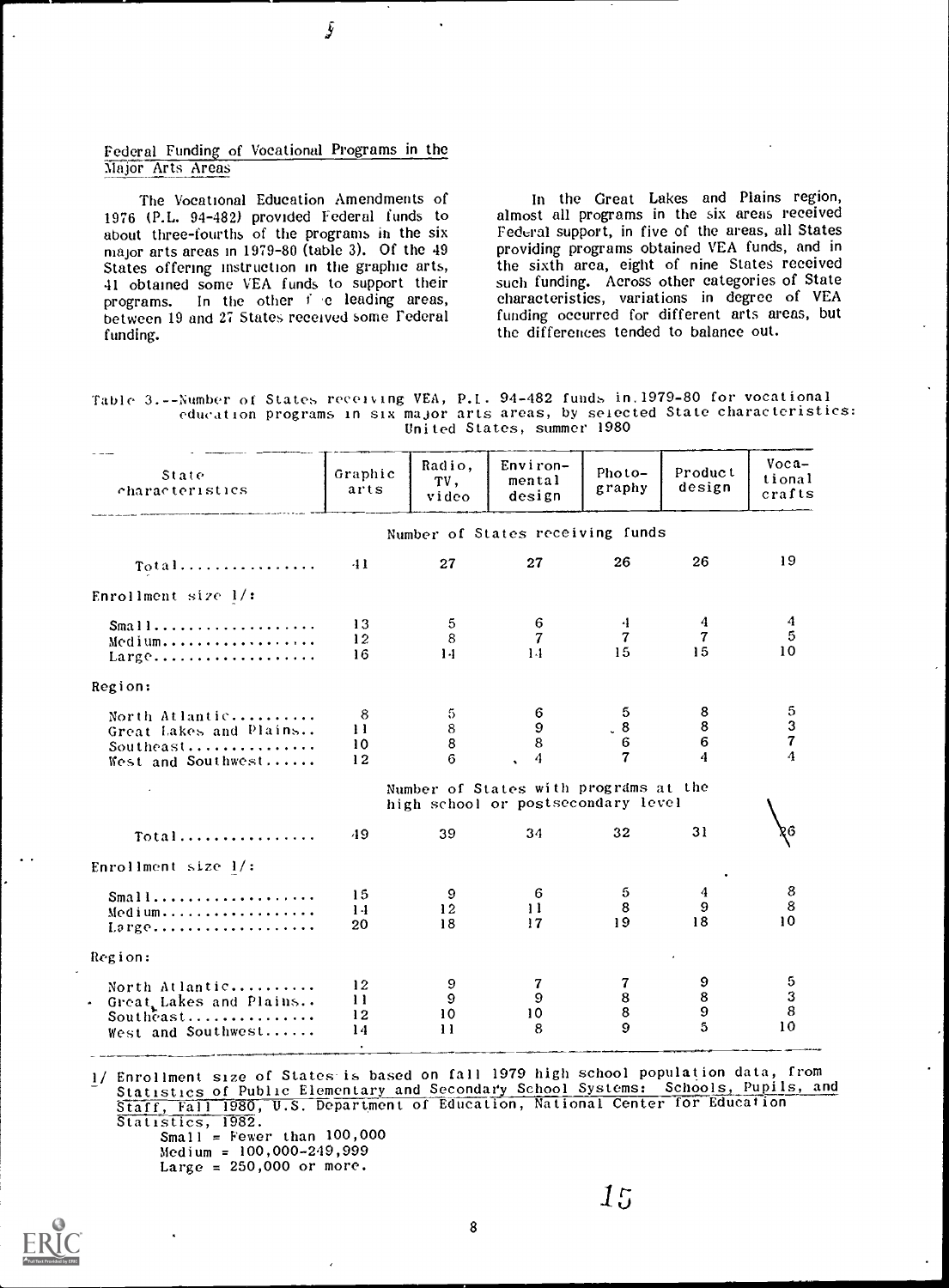# Priorities for Initiating or Expanding Programs

Respondents also indicated the arts areas<br>in which their vocational education agencies would be likely to establish or expand instructional programs if additional funds\_ became available tor tins purpose. Thirty-seven States provided these projections 1,, each State listed an average of 3.1 areas, for a total of <sup>114</sup> responses. Of the 114 responses, more than the initiate new programs in different areas.<br>three-fourths (92) were for the six major fields About three-fourths of the projections were for three-fourths (92) were for the six major fields (table 4). Within this group, however, differences in priority occurred. Environmental design; radio, TV, and video; graphic arts; and

product design were mentioned with greater frequency than vocational crafts and photography.

Most of the States listing priority areas planned to expand already established programs, particularly in the four leading areas, rather than initiate new programs in different areas. expansion of existing programs and one-fourth for creation of new programs.

# Table 4.--Priorities for initiation or expansion of vocational education programs in six major arts areas, by selected State characteristics: United States, summer 1980

| State<br>characteristics                                                    | Graphic<br>arts               | Radio,<br>TV,<br>video | Environ-<br>mental<br>design  | Photo-<br>graphy | Product<br>design  | $Voca-$<br>tional<br>crafts     |
|-----------------------------------------------------------------------------|-------------------------------|------------------------|-------------------------------|------------------|--------------------|---------------------------------|
| Total (initiation or                                                        | 18                            | 20                     | 22                            | 7                | 17                 | 8                               |
| Initiation<br>Expansion                                                     | $\mathbf 0$<br>18             | 4<br>16                | 6<br>16                       | 3<br>4           | 13                 | 3<br>5                          |
| Enrollment size:                                                            |                               |                        |                               |                  |                    |                                 |
| Small<br>Medium<br>Large                                                    | 5<br>6                        | $\mathbf 3$            | 8                             | $\frac{3}{3}$    | $\boldsymbol{6}$   | з                               |
| Region:                                                                     |                               |                        |                               |                  |                    |                                 |
| North Atlantic<br>Great Lakes and Plains<br>Southeast<br>West and Southwest | 4<br>$\overline{2}$<br>4<br>8 | 5<br>4<br>5<br>6       | 6<br>5<br>4<br>$\overline{7}$ | $\mathbf{2}$     | $\frac{4}{5}$<br>4 | $\frac{2}{3}$<br>$\overline{2}$ |

(Table entries are numbers of States.)

 $1/$  The primary reason offered by respondents<br>who did not make projections was the lack of data on future job availability. .

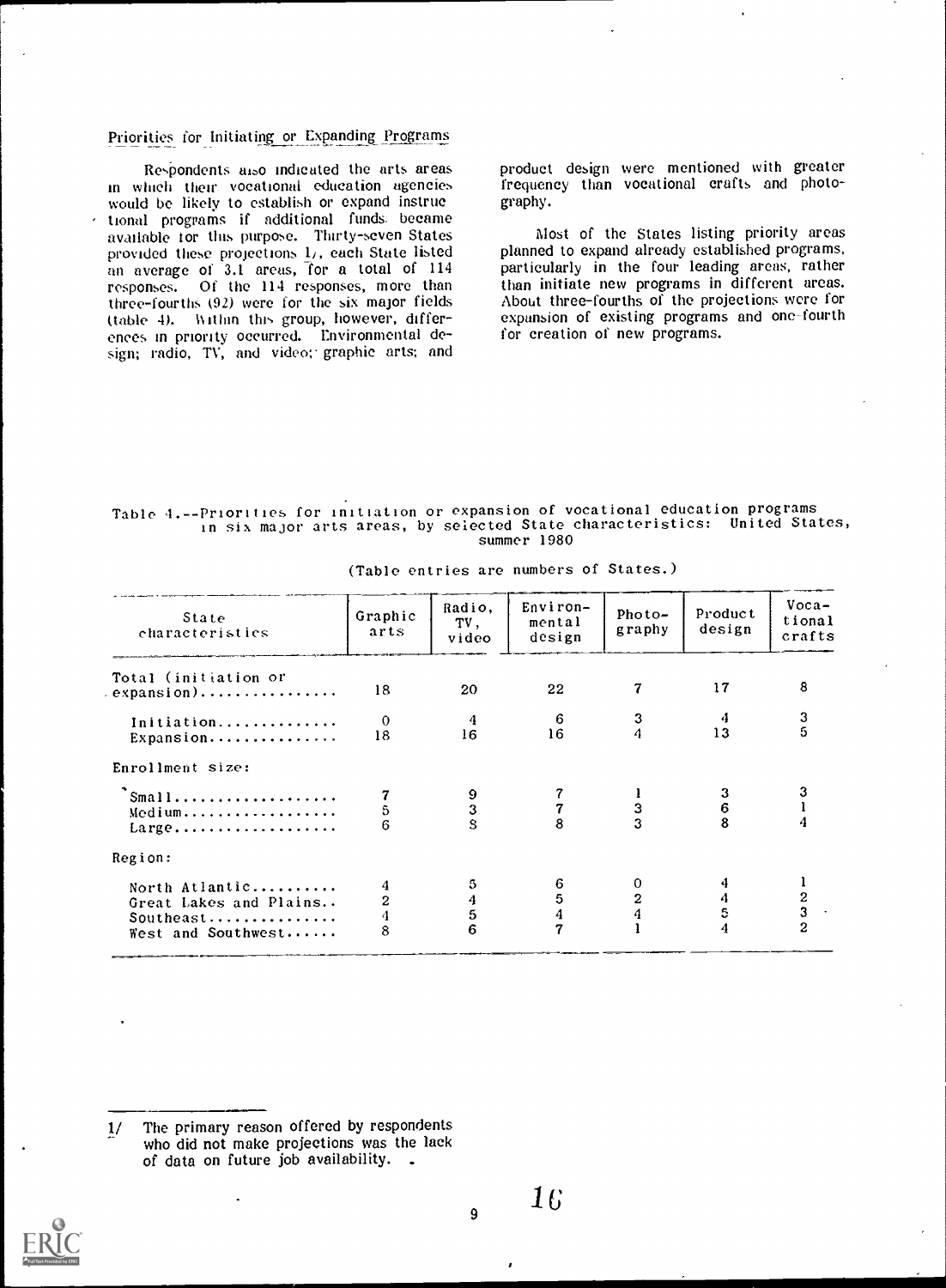# Programs in Other Arts Areas

A total of 52 programs were offered in the eight other arts areas included in the survey in 1979-80 at either the high school or postsecondary level (table 5). Programs in music Instrument construction and repair were most frequently available, ten States provided post- secondary instruction and two States offered high school programs in this field. Vocal music was the least available, offered at the high school level only by three States.

One-half or more of the States that offered programs in these eight areas had established them before 1977-78, and one to six mentioned by five States, while vocal music and States had initiated or expanded programs in these areas after that time.

Federal support through VEA funding varied more for programs in these areas, compared with those in the six major areas. One of the 4 States providing programs in therapy through art, music, dance, and drama received some VEA funding, 8 of 11 States offering programs in music instrument construction and repair obtained such funds.

Twelve States indicated that their vocational education agencies would be likely to initiate or expand programs in these other areas if funds became available. Cinematography was music instrument construction and repair each were mentioned only once.

|                                                   | Number of States 1/                                                                   |                                                                          |                                             |                                                                        |                                                             |  |  |  |
|---------------------------------------------------|---------------------------------------------------------------------------------------|--------------------------------------------------------------------------|---------------------------------------------|------------------------------------------------------------------------|-------------------------------------------------------------|--|--|--|
| Arts area                                         | Offering<br>programs<br>at the high<br>$\operatorname{school}$<br>level in<br>1979–80 | Offering<br>programs<br>at the post-<br>secondary<br>level in<br>1979-80 | Offering<br>programs<br>prior to<br>1977–78 | Offering<br>new or<br>additional<br>programs<br>in 1977-78<br>or later | Receiving<br>VEA, P.L.<br>$94 - 482$<br>funds in<br>1979-80 |  |  |  |
| Music instrument con-<br>struction and repair.    | $\mathbf{2}$                                                                          | 10                                                                       | 8                                           | 6.                                                                     | 8                                                           |  |  |  |
| Drawing, painting,<br>sculpture                   | 5                                                                                     | 4                                                                        | 5                                           | 5                                                                      | 4                                                           |  |  |  |
| Instrumental music                                | 3                                                                                     | 4                                                                        | 4                                           | 4                                                                      | 4                                                           |  |  |  |
| Theatre                                           | 4                                                                                     | 3                                                                        | 4                                           | $\mathbf{2}$                                                           | 2                                                           |  |  |  |
| Cinema >graphy/film<br>$m$ aking                  | 3                                                                                     | 3                                                                        | 5                                           | 4                                                                      | 4                                                           |  |  |  |
| Therap, through art,<br>music, dance, drama       | 0                                                                                     | 4                                                                        | 2                                           | $\mathbf{2}$                                                           |                                                             |  |  |  |
| $Dance \ldots \ldots \ldots \ldots \ldots \ldots$ | 3                                                                                     |                                                                          | $\mathbf{2}$                                | $\mathbf{2}$                                                           | 2                                                           |  |  |  |
| Vocal music                                       | 3                                                                                     | 0                                                                        | 2                                           |                                                                        | 2                                                           |  |  |  |
|                                                   |                                                                                       |                                                                          |                                             |                                                                        |                                                             |  |  |  |

# Table 5.--Vocational education programs in other arts areas: United States, summer 1980

1/ Nebraska did not participate in the survey; Oregon and Washington did not supply high school level information; and California provided 1978-79 data because the 1979-80 data were not available.

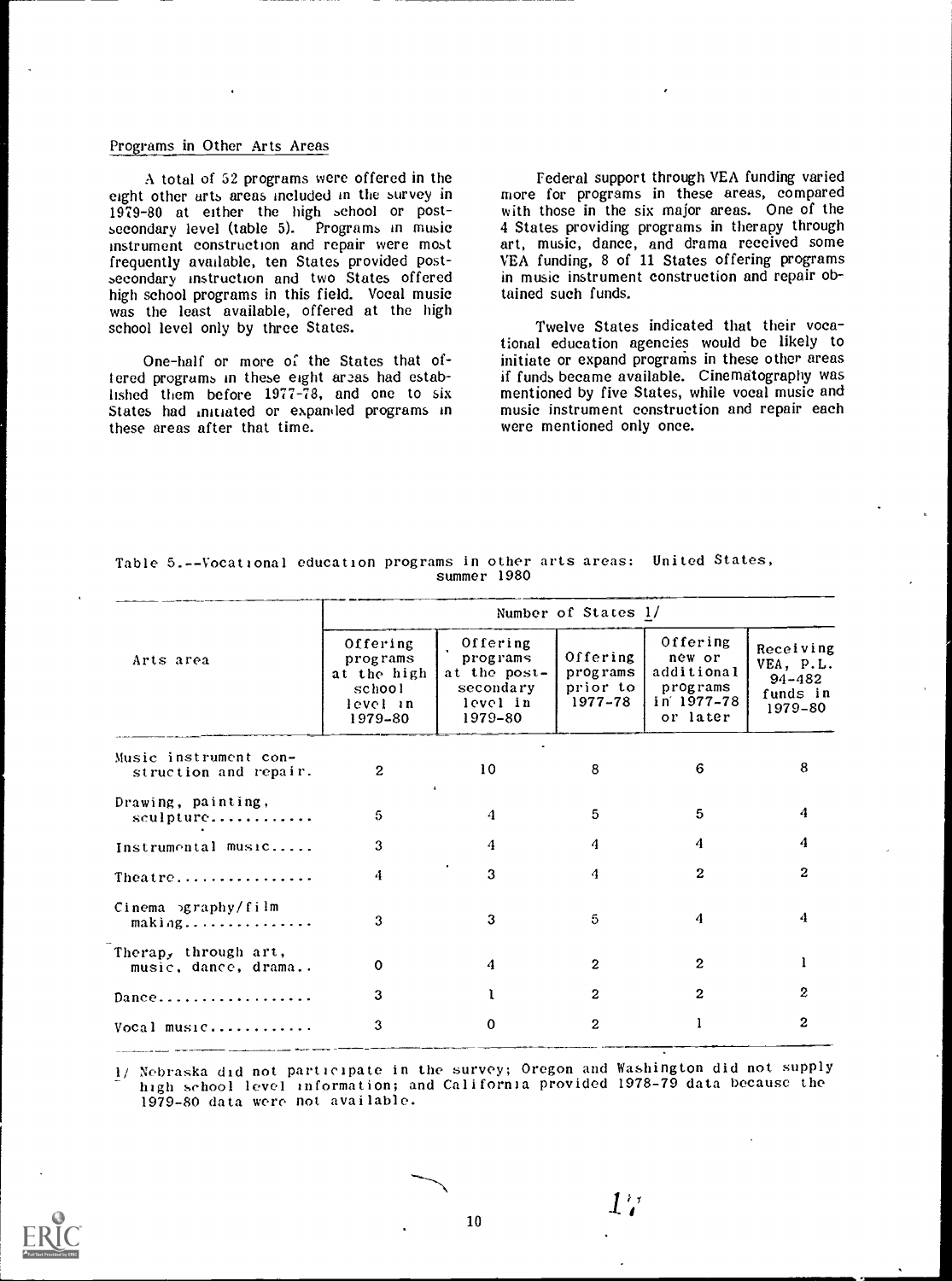# The Fast Response Survey System

The Fast Response Survey System (FRSS) was established by NCES so that education data, urgently needed for planning and policy formulation, could be collected quickly and with minimum burden on respondents.

The FRSS covers six education sectors:

State education agencies (SEA's)

Local education agencies (LEA's)

Public elementary and secondary schools

Nonpublic elementary and secondary schools

Institutions of higher education

Noncollegiate postsecondary schools with occupational programs.

All 50 States and the District of Columbia are included in the SEA sector. For each of the other sectors, a stratified random sample was designed to allow valid national estimates to be made. The sample sizes range from 500 to 1,000.

A data-collection network involving both respondents and coordinators was developed in each sector. Coordinators assist in the data collection by maintaining liaison with the sampled institutions or agencies. The respondents, selected to report for their institutions or agencies, voluntarily provide the policy-oriented data requested in the questionnaires.

The Fast Response Survey System provides NCES with a mechanism for furnishing data quickly and efficiently. All aspects of the system-the sample design, the network of coordinators and respondents, and the short questionnaires—have been designed with this end in mind.

Methodology for the SEA Survey on Pieparation for Arts and Related Careers Under Vocational **Education** 

The questionnaires for this survey were mailed in July 1980 to the State education agency coordinators in the 50 States and the District of Columbia; data collection continued through September 1980. The coordinators were requested to obtain information on vocational education programs (under the jurisdiction of the State Boards of Vocational Education) designed to prepare students for occupations in 14 specified arts areas.

Nebraska refused to participate in the survey, citing as its reason the number of other surveys dealing with vocational education. For Oregon and Washington, no information was obtained for high school programs in the 1979- 80 school year. California provided data for 1978-79 because 1979-80 data were not available. In addition, a number of States indicated "don't know" responses to various items.

Information on the fall 1979 high school population of the States was obtained from Statistics of Public Elementary and Secondary School Systems: Schools, Pupils, and Staff, Fall 1980, U.S. Department of Education, National Center for Education Statistics, 1982.



 $18\,$